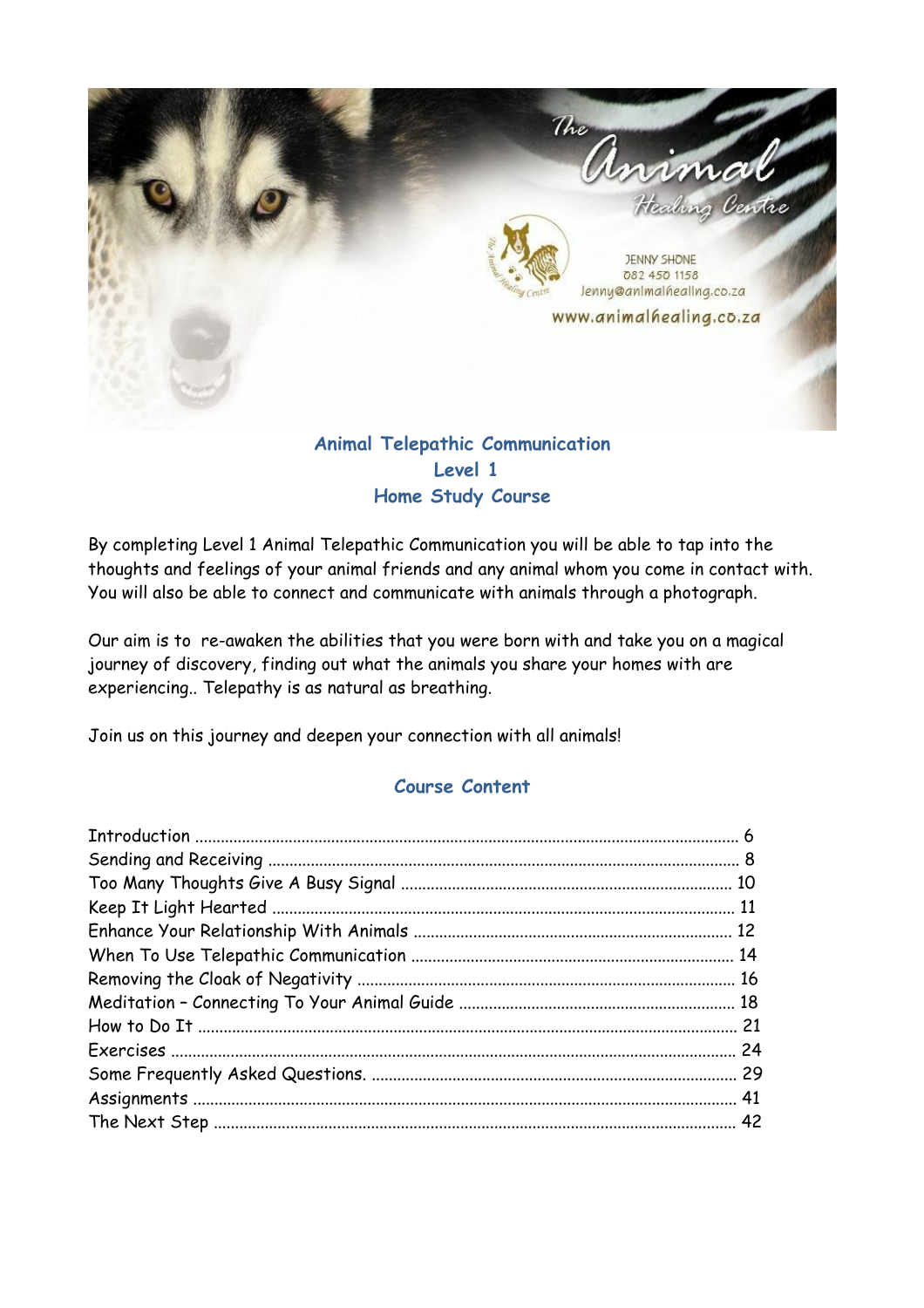<span id="page-1-0"></span>

## Important Information

- • [The total investment for the above mentioned course: R1 200.00](#page-1-0)
- Please complete the Booking Form and return it together with Bank deposit slip to The Animal Healing Centre to confirm your booking.

|         |                           | <u>. .</u> |
|---------|---------------------------|------------|
| Fax No: | 086 684 4323              |            |
| Email:  | jenny@animalhealing.co.za |            |
| Tel:    | +27 (0) 82 450 1158       |            |

• Banking Details:

| ANIMAL HEALING CENTRE                  |  |  |
|----------------------------------------|--|--|
| FIRST NATIONAL BANK                    |  |  |
| <b>BRACKEN CITY</b>                    |  |  |
| 620 7200 6581                          |  |  |
| 252 242                                |  |  |
| Cheque                                 |  |  |
| FIRN 2AJJ 941 (International use only) |  |  |
|                                        |  |  |

#### **Please use your full name as reference on the bank slip for registration purposes.**

Upon receipt of full payment, the home study course notes will be emailed to you.